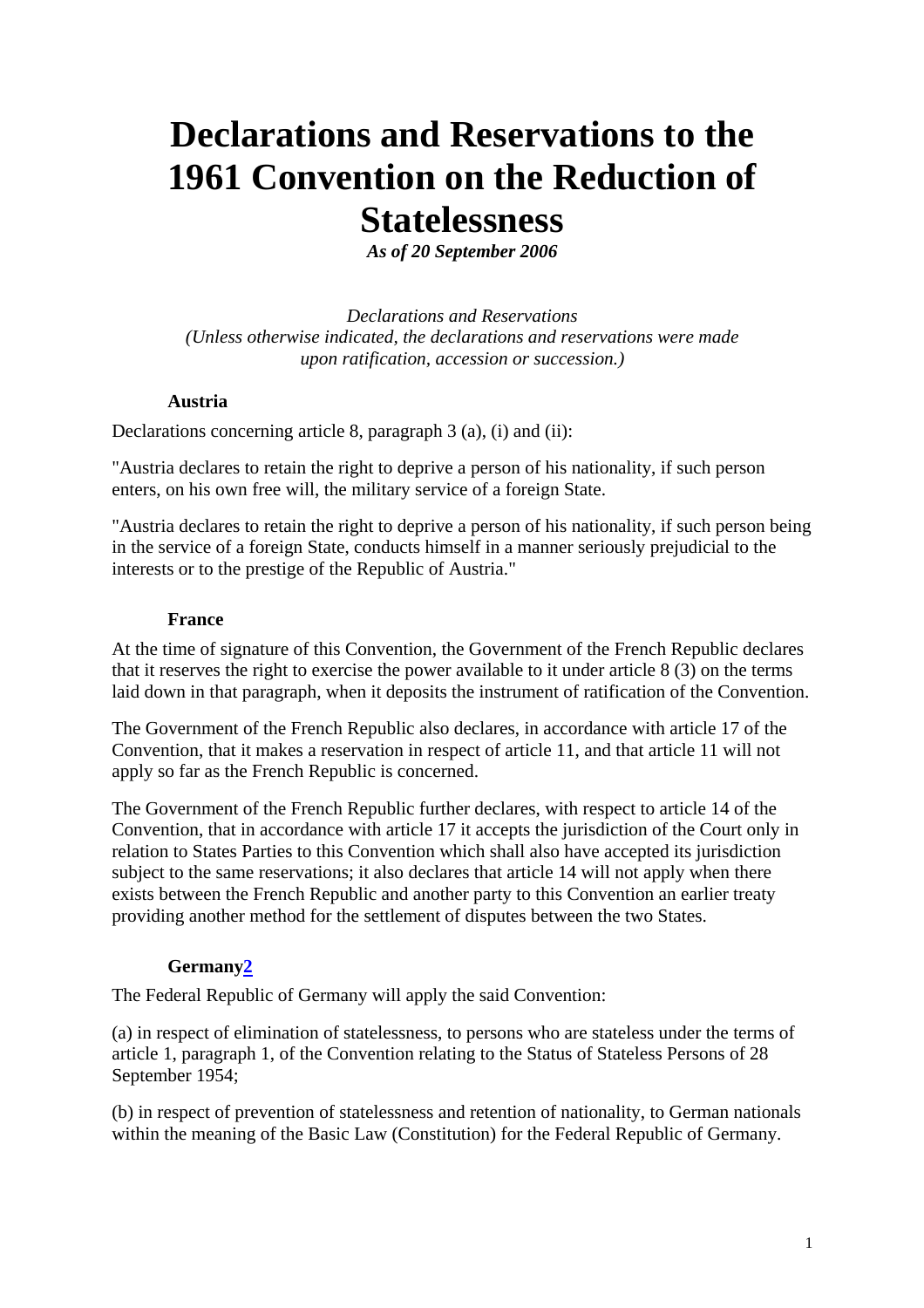## **Ireland**

"In accordance with paragraph 3 of article 8 of the Convention Ireland retains the right to deprive a naturalised Irish citizen of his citizenship pursuant to section 19 (1) (b) of the Irish Nationality and Citizenship Act, 1956, on grounds specified in the aforesaid paragraph."

## **Niger**

With reservations in respect of articles 11, 14 and 15.

## **United Kingdom of Great Britain and Northern Ireland**

"[The Government of the United Kingdom declares that], in accordance with paragraph 3 (a) of Article 8 of the Convention, notwithstanding the provisions of paragraph 1 of Article 8, the United Kingdom retains the right to deprive a naturalised person of his nationality on the following grounds, being grounds existing in United Kingdom law at the present time: that, inconsistently with his duty of loyalty to Her Britannic Majesty, the person

"(i) Has, in disregard of an express prohibition of Her Britannic Majesty, rendered or continued to render services to, or received or continued to receive emoluments from, another State, or

"(ii) Has conducted himself in a manner seriously prejudicial to the vital interests of Her Britannic Majesty."

# **Tunisia7**

## Reservation:

[The Government of Tunisia] declares that it does not consider itself bound by the provisions of article 11 concerning the establishment of a body responsible for assisting in the presentation of claims to obtain nationality to the appropriate authorities, or of article 14, which provides for the competence of the International Court of Justice to rule on disputes concerning the interpretation or application of the Convention.

## Declaration:

The Republic of Tunisia declares that, in accordance with article 8, paragraph 3, of the [Convention] , it retains the right to deprive a person of Tunisian nationality in the following circumstances as provided for in its existing national law:

1. If he occupies a post in the public service of a foreign State or in foreign armed forces and retains it for more than one month after being enjoined by the Government of Tunisia to leave the post, unless it is found that it was impossible for him to do so.

2. If he is convicted of an act held to be a crime or an offence against the external or internal security of the State.

3. If he engages, for the benefit of a foreign State, in acts which are incompatible with his status as a Tunisian national and which are prejudicial to Tunisia's interests.

4. If he is convicted in Tunisia or abroad for an act held to be a crime under Tunisian law and carrying a sentence of at least five years' imprisonment.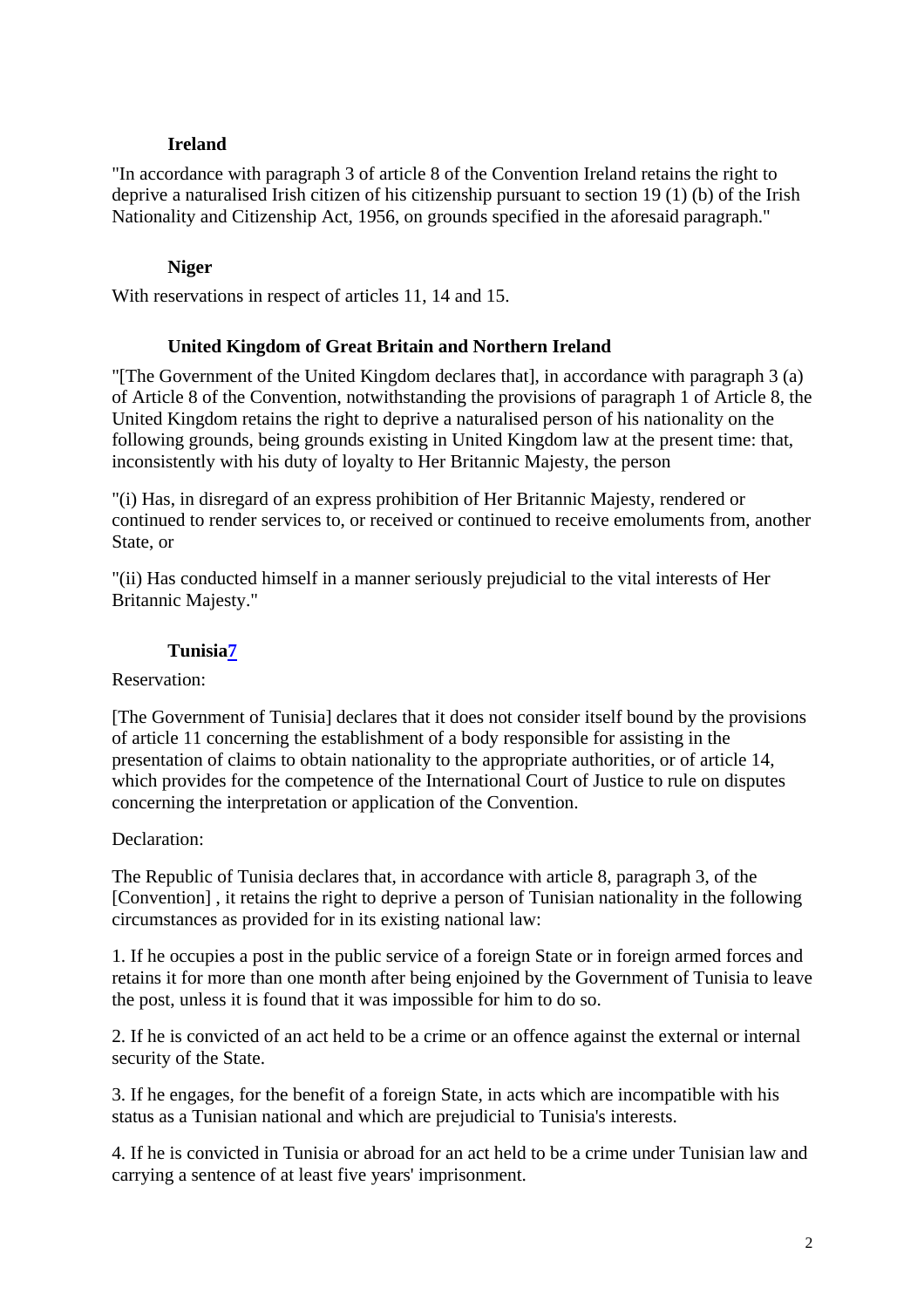5. If he is convicted of evading his obligations under the law regarding recruitment into the armed forces.

6. If it is discovered, subsequent to issuance of the naturalization certificate, that the person concerned did not fulfil the conditions required by law allowing him to be naturalized.

7. If the alien has made a false declaration, employed fraudulent means or knowingly submitted a document containing a false or incorrect statement for the purpose of obtaining naturalization.

#### *Objections*

*(Unless otherwise indicated, the objections were made upon ratification, accession or succession.)* 

## **Germany**

#### 15 May 2001

"The Government of the Federal Republic of Germany has examined the declaration to the Convention on the Reduction of Statelessness made by the Government of the Republic of Tunisia upon its accession to the Convention. The Government of the Federal Republic of Germany holds the view that such a declaration seeks to limit the duty of a state not to deprive a person of its nationality if such deprivation would render him stateless in an extent which is not covered by the exceptions of Article 8 paragraph 3 of the Convention. The declaration therefore restricts one of the essential duties of the Convention in a way contrary to the essence of the Convention. It is hence incompatible with the object and purpose of the Convention.

The Government of the Federal Republic of Germany therefore objects to the declaration made by the Government of the Republic of Tunisia in respect of Article 8 of the Convention on the Reduction of Statelessness.

This objection does not preclude the entry into force of the Convention between the Federal Republic of Germany and the Republic of Tunisia."

#### **Norway**

#### 23 May 2001

"The Government of Norway has examined the contents of the reservation and declaration made by the Republic of Tunisia upon accession to the Convention on the Reduction of Statelessness.

The Convention prohibits the deprivation of nationality if it will render the person in question stateless. This prohibition is subject to certain limitations. It is the position of the Government of Norway that paragraph 3 and 4 of the Tunisian declaration are not justified under the Convention. The said paragraphs of the declaration are contrary to the object and purpose of the Convention, as they aim at limiting the obligations that States undertake when acceding to it, the core obligation being to reduce statelessness.

This objection does not preclude the entry into force in its entirety of the Convention between the Kingdom of Norway and the Republic of Tunisia. The Convention thus becomes operative between Norway and Tunisia without Tunisia benefiting from the said declaration."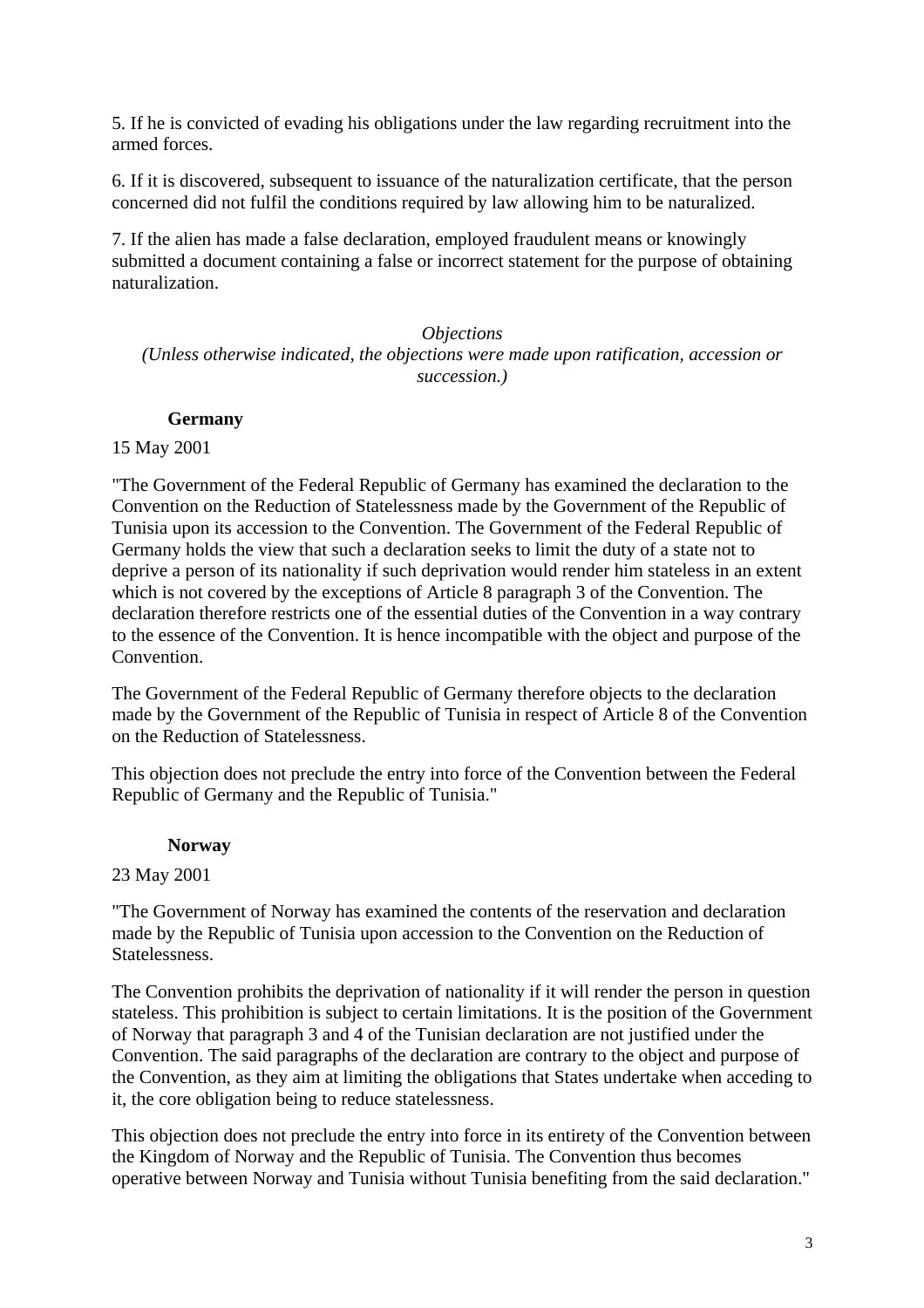## **Sweden**

#### 23 May 2001

"The Government of Sweden has examined the declaration to the Convention on the Reduction of Statelessness made by the Government of the Republic of Tunisia upon its accession to the Convention. The Government of Sweden is of the view that this declaration seeks to limit the duty of Tunisia not to deprive a person of its nationality if such deprivation would render him stateless in an extent which is not covered by the exceptions of Article 8 paragraph 3 of the Convention. The declaration therefore restricts one of the essential duties of the Convention and raises serious doubts as to the commitment of the republic of Tunisia to the object and purpose of the Convention.

It is in the common interest of States that treaties to which they have chosen to become parties are respected as to their object and purpose by all parties, and that States are prepared to undertake any legislative changes necessary to comply with their obligations under the treaties. Furthermore, according to the Vienna Convention on the Law of Treaties of 23 May 1969, and well-established customary international law, a reservation contrary to the object and purpose of the treaty shall not be permitted.

The Government of Sweden therefore objects to the declaration made by the Government of the Republic of Tunisia in respect of Article 8 of the Convention on the Reduction of Statelessness.

This objection does not preclude the entry into force of the Convention between the Republic of Tunisia and Sweden."

| <b>Participant:</b> | Date of receipt<br>of the<br>notification: | <b>Territories:</b>                                                                                                                                                                                                                                                                                                                                                                                                                                                                                                                                                                                                                                                                                                                                                                                                |
|---------------------|--------------------------------------------|--------------------------------------------------------------------------------------------------------------------------------------------------------------------------------------------------------------------------------------------------------------------------------------------------------------------------------------------------------------------------------------------------------------------------------------------------------------------------------------------------------------------------------------------------------------------------------------------------------------------------------------------------------------------------------------------------------------------------------------------------------------------------------------------------------------------|
| France              | 31 May 1962                                | The Convention will apply to the Overseas Departments and<br>the Overseas Territories of the French Republic                                                                                                                                                                                                                                                                                                                                                                                                                                                                                                                                                                                                                                                                                                       |
| United<br>Kingdom6  | 29 Mar 1966                                | (a) The Convention shall apply to the following non-metro<br>politan territories for the international relations of which the<br>United Kingdom is responsible: Antigua, Bahamas, Barbados,<br>Basutoland, Bechuanaland, Bermuda, British Guiana, British<br>Honduras, British Solomon Islands Protectorate, Cayman<br>Islands, Channel Islands, Dominica, Falkland Islands, Fiji,<br>Gibraltar, Gilbert and Ellice Islands, Grenada, Hong Kong,<br>Isle of Man, Mauritius, Montserrat, St. Helena, St. Kitts, St.<br>Lucia, St. Vincent, Seychelles, Swaziland, Turks and Caicos<br>Islands, Virgin Islands (b) The Convention shall not apply to<br>Aden and the Protector ate of South Arabia; Brunei; Southern<br>Rhodesia; and Tonga, whose consent to the application of the<br>Convention has been withheld |

# *Territorial Application (Declarations made under article 15 of the Convention)*